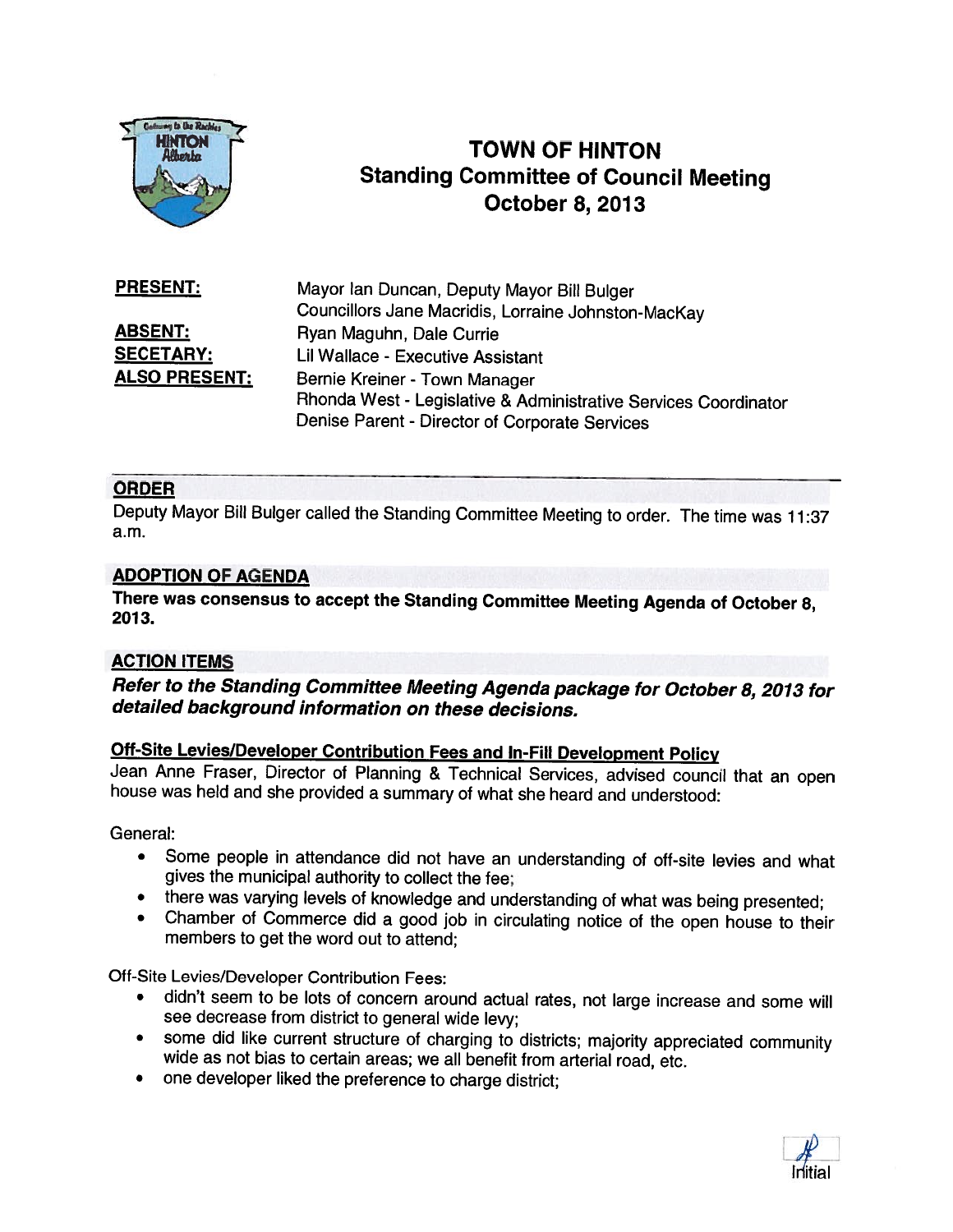Town of Hinton Standing Committee of Council — October 8, <sup>2013</sup> Page 2 of 4

- • West Fraser currently has no levies charged to their lands as long as they remain the owner; when land sold the levy would be due; that <sup>p</sup>hilosophy would continue;
- • it was suggested there could be consideration to remove reserves out of gross area; should they be <sup>g</sup>iving these lands and also paying levy on it? If goes into private sector development then could charge levy; feel it is <sup>a</sup> double-dip on land with public-wide benefit;
- preference to delay the levies when due; consider due at time of lot transfer from developer to buyer or at time of development permit when doing as <sup>a</sup> spec development; not considered <sup>a</sup> construction cost so it is out of pocket as they can't mortgage/borrow these monies; reques<sup>t</sup> for deferment of levy payment;

In-Fill Development Policies:

- • spoke to people relating directly to this issue, they liked the attempt to come up with <sup>a</sup> framework so all parties are aware right from the start;
- developers recognize their responsibility of frontage but they feel the municipality should carry the burden of the other frontages as the town can carry that cost longer and/or better than developer;
- • also heard group say <sup>p</sup>ick <sup>a</sup> few areas economically motivated, do the work, go and collect when subdivision occurs; pu<sup>t</sup> extra effort into local improvement <sup>p</sup>lan, we each pay our share over period of time (usually <sup>10</sup> to <sup>15</sup> but we've had <sup>5</sup> to 20) with <sup>a</sup> little interest; suggested the municipality initiate the process and if don't ge<sup>t</sup> 2/3 objections, then good to go;
- basic question is 'Who should pay? All the community or the people of that neighborhood?" Majority felt should be all community. We all benefit and we all share in it.

#### There was consensus that the off-site levies/developer contribution fees be brought forward to regular council and the in-fill development policies will be brought back at <sup>a</sup> later date with the new council.

#### Return of Town of Hinton property by councillors

Rhonda West advised council that the Town of Hinton property must be returned prior to the election and requested it be done by noon on Friday, October 18, 2013. This includes any laptops, cell <sup>p</sup>hones, keys and credit cards. Binders can be dropped off later and papers to be shredded can also be brought in for shredding.

## Coffee with Council/Minute with Council reflection and feedback

After discussion, it was felt that Coffee with Council and Minute with Council are both worthwhile initiatives that are catching on with the public and should be recommended to the new council to be continued.

#### Post-Secondary Education Facility Work Group

Bernie Kreiner advised that he is the project sponsor and Kimberley Worthington is the project manager. Grande Prairie Regional College has been slow in getting approva<sup>l</sup> to their business <sup>p</sup>lan for this area as they are dealing with cutbacks in provincial funding and this has been taking up a great deal of their focus. At the moment enrollment in Hinton is not strong; and efforts to ge<sup>t</sup> short-term space for the welding program has not been progressing; the MLA is

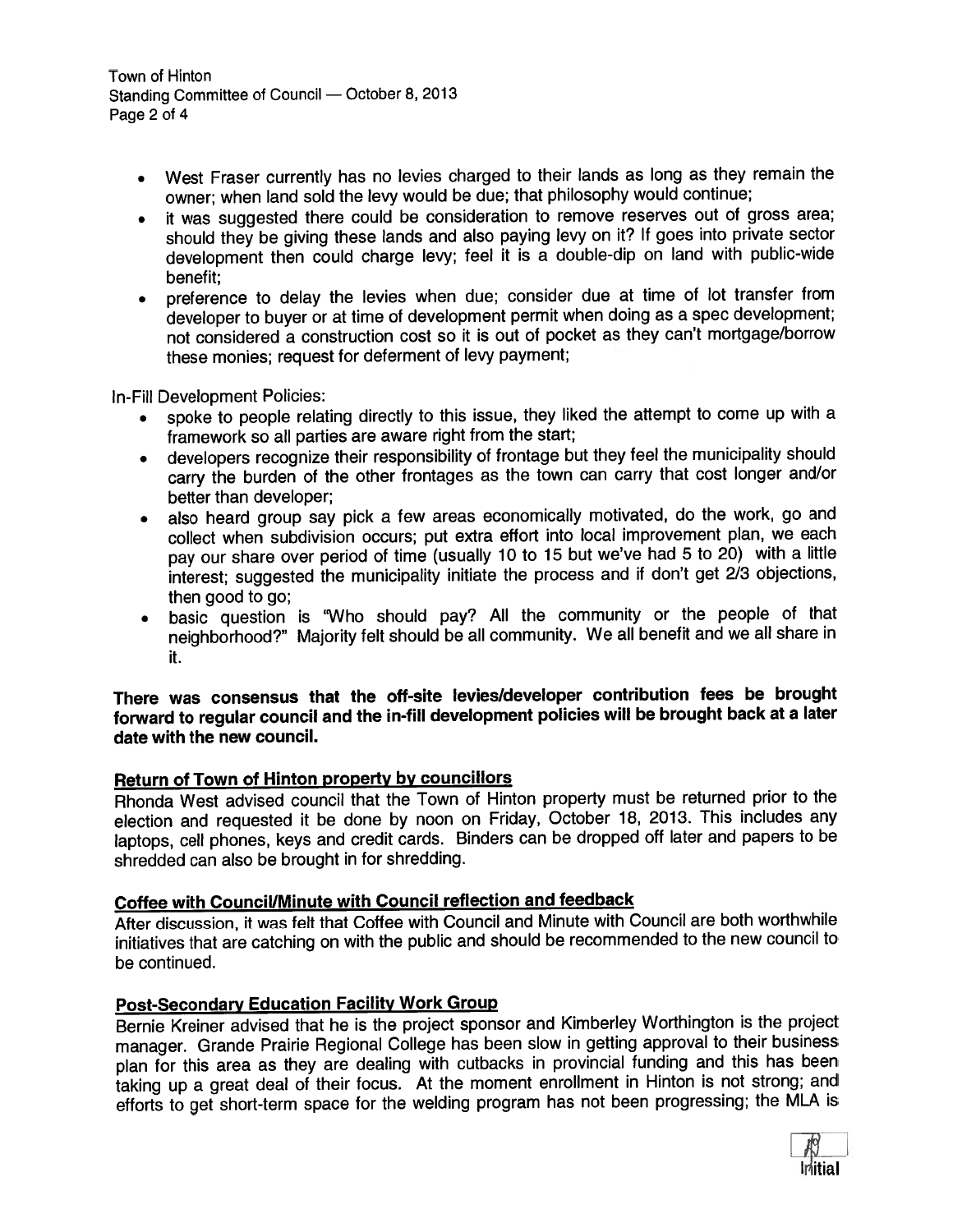working with the Hinton Training Centre to get that facility available for other opportunities. Mr. Kreiner advised this may not be the best time to push forward on this project.

Councillor Jane Macridis advised that in speaking to a large number of citizens, having a post-<br>secondary education facility in our town still remains high on the public's priority. That message<br>needs to be heard by the ML

# There was consensus to accept this report for information.

#### ADDIT!ONAL INFORMATION

Urgent Matters from Council and Town Manager<br>Councillor Macridis reminded everyone of the 1:30 pm signing of the landfill agreement tomorrow and bbg commencing at 12:30 pm.

Bernie Kreiner advised:

- •reminded council to encourage citizens to apply for the vacancies in various committees;
- the CN access road is to be closed today for the day due to paving construction;
- the Executive Committee has decided on asset management software and <sup>a</sup> trial project will be tested
- reminded everyone of the advance vote taking <sup>p</sup>lace tomorrow (October 9, 2013) from <sup>10</sup> am to <sup>4</sup> pm in Council Chambers at the Government Centre;
- •historical markers to appear in community very shortly in 6 locations; in celebration of our pioneers, they are points of interest describing what was there before; quick link scan barcode also on the markers, access by your phone and it takes person to Town of Hinton website and provides information.

#### Executive Assistant Logistics Information

Upcoming events logistics were discussed.

#### (N CAMERA (if necessary)

J. MACRIDIS - That Standing Committee move in camera.

Carried

The time was 1:12 p.m. The mayor then called <sup>a</sup> short recess and the meeting resumed at 1:23 p.m.

# L. JOHNSTON-MACKAY- That Standing Committee revert to regular session.

Carried The time was 1:56 p.m.